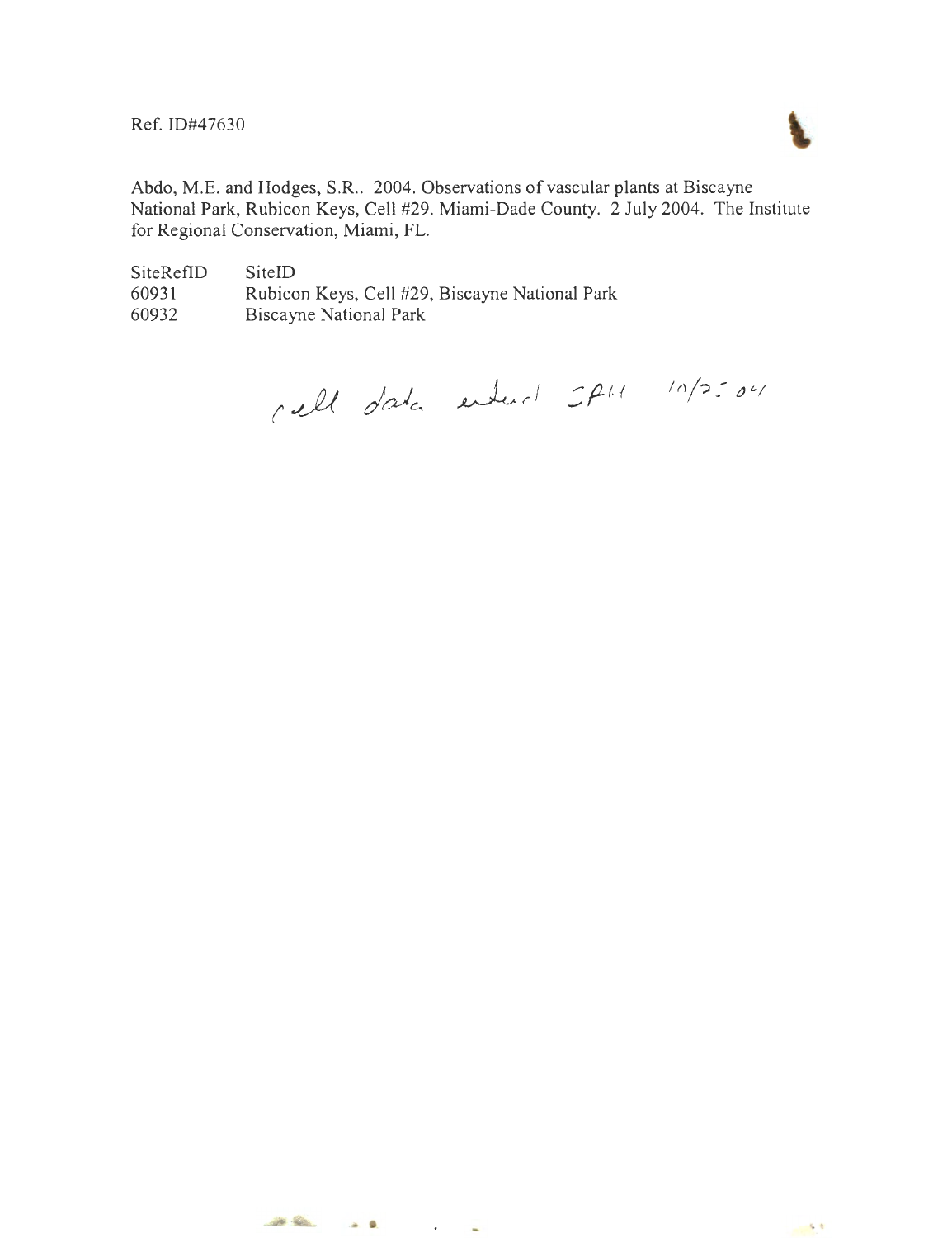| Biscayne National Park |
|------------------------|
| voican<br>Island:      |
| Cell Id:               |
| Date:                  |
| m'<br>Observers:       |
| (List Update 12/03/01) |

*I* 

*)* 

Abutilon permolle Acacia choriophylla Acacia famesiana \_\_ Acalypha chamaedrifolia Acanthocereus tetragonus Acrostichum aureum Auruslichum danaeifolium Agave decipiens Agave sisalana Aloe vera Altemanthera flavescens Alysicarpus vaginalis Amaranthus hybridus Amaranthus viridis Ambrosia artemisiifolia Ammannia latifolia Amphitecna latifolia Amyris elemifera *I*  Andropogon glomeratus var. pumilus \_\_ Andropogon /ongiberbis Anemia adiantifolia Annona glabra Ardisia escallonioides Argemone mexicana Argusia gnaphalodes Argythamnia blodgettii \_\_ Aristida purpurascens Aristolochia pentandra \_\_ Asparagus densiflorus Aster bracei Aster subulatus<br>Atriplex pentandra Avicennia germinans \_\_ Ayenia euphrasiifolia Baccharis angustifolia Baccharis glomeruliflora Baccharis halimifolia Bacopa monnieri Batis maritima Bidens alba var. radiata \_\_ Blechum pyramidatum \_\_ Bletia purpurea Blutaparon vermiculare \_\_ Boehmeria cylindrica Boerhavia diffusa Boerhavia erecta Borrichia arborescens Borrichia frutescens Bothriochloa ischaemum var. songarica \_\_ Bothriochloa pertusa Bouganvillea glabra Bourreria succulenta Bucida buceras Bursera simaruba Caesalpinia bonduc Caesalpinia major Cakile /anceolata Calyptocarpus vialis

Calyptranthes pallens

Canella winterana Capparis cynophallophora Capparis flexuosa Capraria biflora Capsicum annuum var. glabriusculum Cardamine pennsylvanica Cardiospermum corindum Cardiospermum microcarpum Carica papaya Cassytha.filiformis Casuarina equisetifolia Casuarina glauca Catharanthus roseus Ce/osia nitida Cenchrus echinatus Cenchrus incertus Centella asiatica Cestrum diurnum Chamaecrista nictitans var. aspera Chamaesyce blodgettii Chamaesyce bombensis \_\_ Chamaesyce conferta Chamaesyce hirta Chamaesyce hypericifolia Chamaesyce hyssopifolia Chamaesyce lasiocarpa \_\_ Chamaesyce mendezii Chamaesyce mesembrianthemifolia Chamaesyce ophthalmica Chamaesyce porteriana Chiococca alba Chiococca parvifolia Chromolaena odorata \_\_ Chrysobalanus icaco Chrysophyllum oliviforme Citharexylum spinosum Citrus aurantifolia Citrus aurantium Citrus limon Citrus reticulata Cladium jamaicense Clusia rosea Coccoloba diversifolia Coccoloba uvifera Coccothrinax argentata Coccothrinax barbadensis Cocos nucifera Colubrina arborescens Colubrina asiatica Colubrina elliptica Commelina diffusa var. diffusa \_\_ Conocarpus erectus Conyza canadensis var. pusilia Cordia globosa Cordia sebestena Coronopus didymus \_\_ Crossopetalum rhacoma Crotalaria pumila Crotalaria rotundifolia

Canavalia rosea

\_\_ Cynanchum angustifolium \_\_ Cynanchum northropiae \_\_ Cynanchum scoparium \_\_ Cynodon dacty/on \_\_ Cyperus compressus Cyperus croceus \_\_ Cyperus escu/entus Cyperus involucratus Cyperus ligularis Cyperus planifolius \_\_ Cyperus polystachyos \_\_ Cyperus rotundus \_\_ Cyperus surinamensis Dactyloctenium aegyptium Dalbergia brownii Dalbergia ecastaphyllum Delonix regia Desmanthus virgatus Desmodium incanum var. incanum Desmodium triflorum Dichondra carolinensis Dicliptera sexangularis Digitaria bicomis Digitaria ciliaris Digitaria filiformis var. dolichophylla Distichlis spicata Drypetes diversifolia Drypetes lateriflora Echites umbellata \_\_ Eclipta prostrata Eleusine indica Eleocharis cellulosa \_\_ Eleocharis geniculata \_\_ Emilia fosbergii Encyclia boothiana var. erythronioides \_\_ Encyclia tampensis \_\_ Epipremnum pinnatum \_\_ Eragrostis amabilis \_\_ Eragrostis ciliaris \_\_ Eragrostis elliottii \_\_ Eremochloa ophiuroides Erigeron quercifolius Erithalis fruticosa \_\_ Erucastrum gallicum \_\_ Erythrina herbacea \_\_ Eugenia axillaris Eugenia confusa Eugenia foetida Eugenia rhombea Eugenia uniflora \_\_ Eupatorium capillifolium Eupatorium leptophyllur $p$ \_\_ Eupatorium serotinum Euphorbia graminer Eustachys petrae Eustorna exaltz Exostema ca Exothea p **Ficus au** 

*r*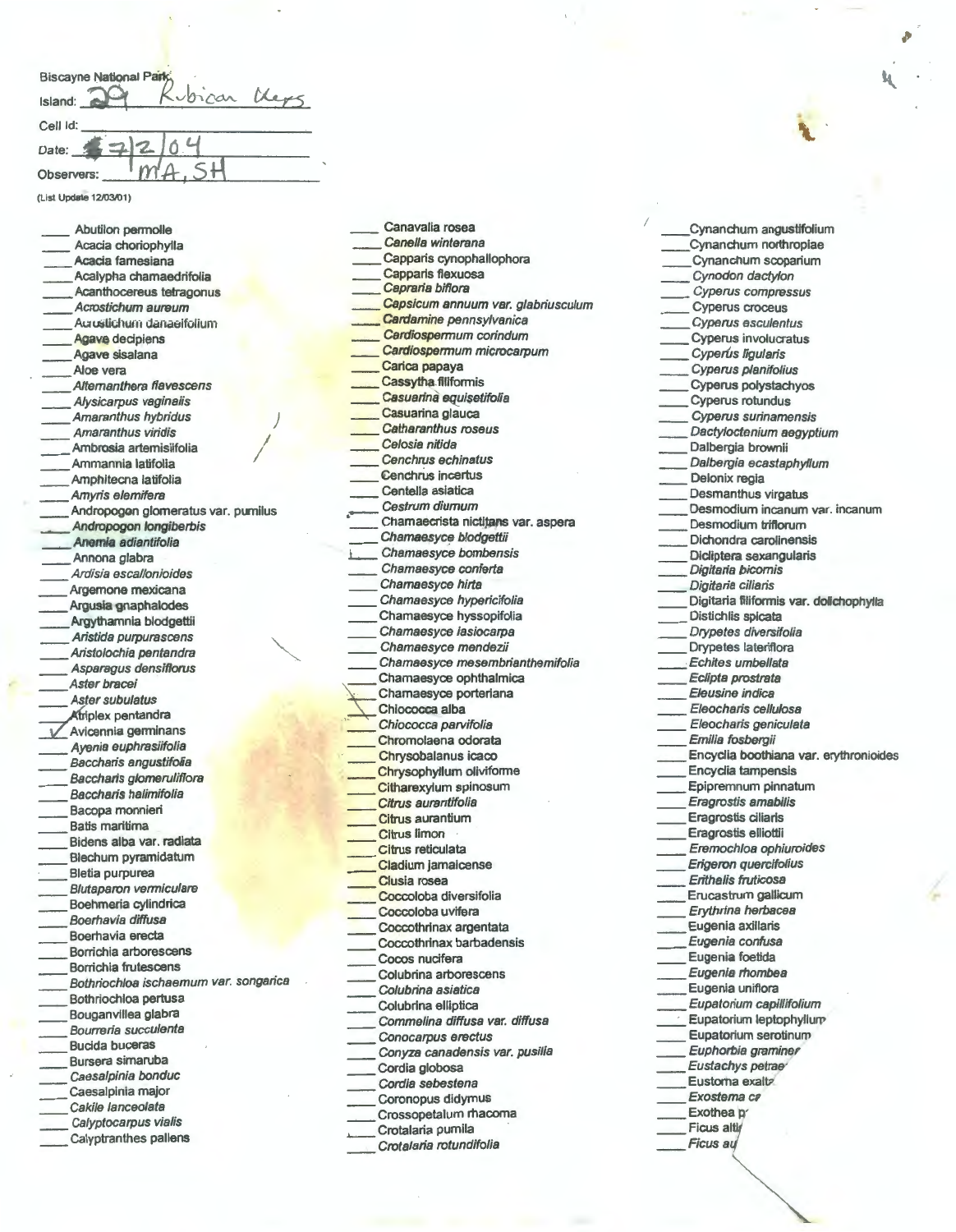Ficus citrifolia Fimbristylis cymosa Fimbristylis spadicea F/averia linearis Flaveria trinervia Furcraea foetida Galactia striata Gardenia angusta Gaura angustifolia Genipa clusiifolia Gliricidia sepium Gnaphalium pennsylvanicum \_\_ Gnaphalium purpureum Gomphrena serrata Gouania lupuloides Guajacum sanctum Guapira discolor \_\_ Guettarda clliptioa Guettarda scabra \_\_ Gymnanthes lucida Halodule wrightii Halophila decipiens Hamelia patens \_\_ Harrisia simpsonii Hedyotis corymbosa Helianthus debilis subsp. debilis \_\_ Heliotropium angiospermum \_\_ Hefiotropium curassavicum \_\_ Heliotropium polyphyllum Heliotropium procumbens \_\_ Herissantia crispa Hibiscus rosa-sinensis var. rosa-sinensis Hibiscus tiliaceus Hippocratea volubilis Hippomane mancinella Hymenocallis latifolia Indigofera spicata \_\_ lpomoea alba \_\_ lpomoea hederacea Ipomoea indica var. acuminata lpomoea pes-caprae subsp. Brasiliensis \_\_ /pomoea triloba Ipomoea violacea /resine diffusa Iva imbricata \_\_ Jacquinia keyensis Jasminum sambac = Jatropha multifida Juncus roemerianus Kalanchoe daigremontiana Kalanchoe fedtschenkoi Kalanchoe gastronis-bonnieri Kalanchoe pinnata Kalanchoe tubiflora Krugiodendron ferreum //Kyllinga brevifolia Laguncularia racemosa Lantana camara Lantana involucrata Lasiacis divaricata Latania loddigesii Latania lontaroides Launaea intybacea Latalia longicales<br>
Latalia intybacea<br>
Leiphaimos parasitica Leiphaimos parasitic<br>
Lepidium virginicum Lepidium virginicum<br>Leucaena leucocephala Limonium carolinianum Unaria canadensis Livistona chinensis Ludwigia octovalvis

Lycium carolinianum

Lysiloma latisiliquum Lythrum alatum var. lanceolatum Macroptilium lathyroides Malvastrum corchorifolium Mangifera indica Manilkara jaimigui subsp. emarginata Manilkara zapota Maytenus phyllanthoides Medicago lupulina Melaleuca viminalis Melanthera nivea Melicoccus bijugatus Melilotus albus Melothria pendula Mentzelia floridana Metopium toxiferum Microgramma heterophylla **Mikania** cordifolia Mikania scandens Mitreola petiolata Momordica charantia Monanthochloe littoralis Morinda citrifolia Morinda royoc Muhlenbergia capillaris Musa acuminata Nama jamaicense Nephrolepis falcata f. furcans Nerium oleander Nevrodium lanceolatum Neyraudia reynaudiana Ochrosia elliptica Ocotea coriacea Oeceoc/ades maculata Okenia hypogaea \_\_ Opuntia cochenillifera Opuntia stricta Oxalis corniculata Panicum amarum Panlcum dichotomiflorum var. bartowense Panicum repens Panicum virgatum Parietaria floridana Parkinsonia aculeata Parthenium hysterophorus Parthenocissus quinquefolia Paspalidium chapmanii Paspalum blodgettii Paspalum caespitosum Paspalum notatum Paspalum pleostachyum Paspalum setaceum Paspalum vaginatum Passiflora multiflora Passiflora suberosa Pavonia paludicoa Pectis glaucescens Pectis prostrata Pectis x floridana ecus x hondaria<br>
Pennisetum purpureum<br>
Phoenix dactylifera<br>
Phoenix dactylifera<br>
Phoenix dactylifera Phoenix dactylifera Phoenix reclinata Phoradendron rubrum Phyla nodiflora Phyla stoechadifolia Phyllanthus amarus Phyllanthus caroliniensis ssp. saxicola<br>Phyllanthus pentaphyllus ssp. floridana<br>Phyllanthus tenellus Phyl/anthus pentaphyllus ssp. floridana = Phyllanthus tenellus Phragmites australis

Pilea microphylla Piscidia piscipula Pisonia aculeata Pithecellobium dulce Pithecellobium keyense Pithecellobium unguis-cati Plantago major Pleopeltis polypodioides var. michauxiana Pluchea carolinensis Pluchea odorata Pluchea rosea Poinsettia cyathophora Poinsettia heterophylla Polypremum procumbens Polystachya concreta Portulaca oleracea Portulaca pilosa Pouteria campechiana Pouteria domingensis Proserpinaca palustris Pseudophoenix sargentii Psilotum nudum Psychotria nervosa Pteridium aquilinum var. caudatum Pteris bahamensis Pteris vittata Randia aculeata Reynosia septentrionalis Rhabdadenia biflora L-Rfllzophora mangle \_\_ Rhynchelytrum repens Rhynchosia minima \_\_ Rhynchosia **swartzii**  Rhynchospora colorata Richardia brasiliensis Richardia grandiflora Ricinus communis Rivina humilis Rottboelfia cochinchinensis Sabal palmetto Sagittaria graminea var. graminea Sagittaria lancifolia Salicornia bigelovii Salicornia perennis Salvia micrantha Salvia serotina Samolus ebracteatus Samolus valerandi subsp. parviflorus Sansevieria hyacinthoides Sansevieria trifasciata Sapindus saponaria Sarcostemma clausum Scaevola plumieri Scaevola sericea Schaefferia frutescens Scheffiera actinophylla Schinus terebinthifolius Schizachyrium gracile Schizachyrium rhizomatum Schizachyrium sanguineum Schizachylian mizoniatam<br>Schizachylian sanguineum<br>Schoepfia chrysophylloides Senna pendula var. galleen.<br>
Schoepfia chrysophylloides<br>
Senna pendula var. glabrata Senna pendula var. glabrata<br>Sesbania herbacea Sesuvium maritimum Sesuvium portulacastrum Setaria macrosperma Setaria parviflora Sida abutifolia

- Sida acuta Sida ciliaris
- Sida rhombifolia
-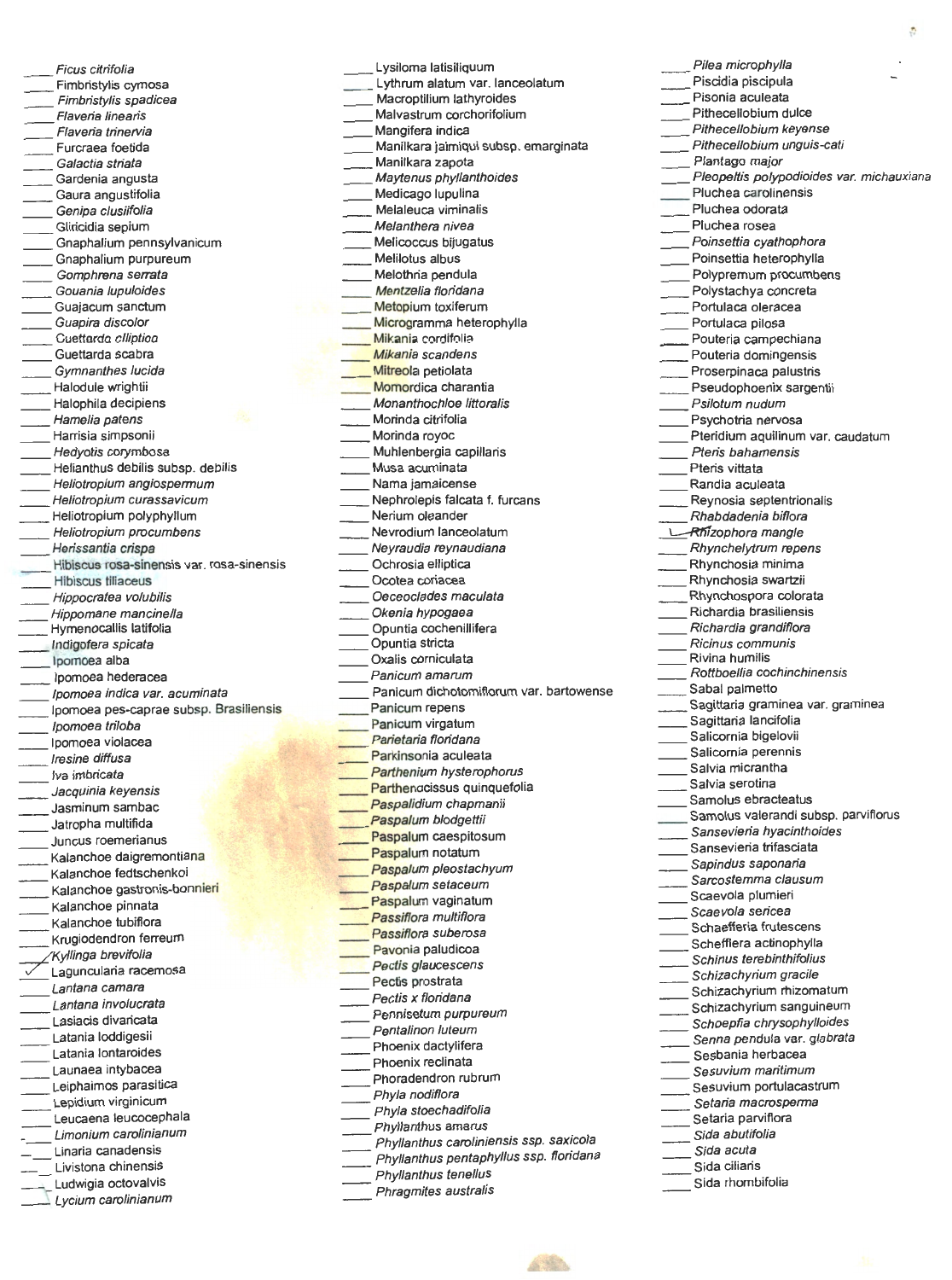tronsect data entered

 $ev$   $\lnot$   $\lnot$   $\lnot$   $\lnot$   $\lnot$ 

| <b>Biscayne NP Data Sheets</b> |                           |                             |            |  |
|--------------------------------|---------------------------|-----------------------------|------------|--|
| Date:                          |                           |                             |            |  |
| County:                        |                           |                             |            |  |
|                                | Region: BISCOURE- BURICON |                             | eyo        |  |
| Cell #                         | DQ                        | Point#                      |            |  |
| Transect #1                    |                           |                             |            |  |
| Heading (deg.):                |                           |                             |            |  |
| Origin coordinates: 0575532    |                           |                             |            |  |
| End coordinates:               | 0575637                   | 2806676                     |            |  |
| Species on line                | Chizmang                  |                             |            |  |
|                                | Cagurare                  |                             | $\omega$   |  |
|                                |                           |                             |            |  |
|                                |                           |                             |            |  |
|                                |                           |                             | $^\circ$   |  |
| a.                             |                           |                             |            |  |
|                                |                           |                             |            |  |
|                                |                           |                             |            |  |
|                                |                           |                             |            |  |
|                                |                           |                             |            |  |
|                                |                           |                             |            |  |
|                                |                           |                             |            |  |
|                                | $\epsilon$                |                             |            |  |
|                                |                           | w.                          |            |  |
|                                |                           |                             |            |  |
|                                |                           |                             |            |  |
|                                |                           |                             |            |  |
|                                | $\theta$                  |                             |            |  |
|                                |                           |                             |            |  |
|                                |                           |                             |            |  |
|                                |                           |                             |            |  |
| Quad. 2.5 m Intercept 1 (2.5)  |                           |                             |            |  |
|                                |                           |                             |            |  |
| Quad. 2.5 m Intercept 2 (5)    |                           |                             |            |  |
|                                |                           |                             |            |  |
| Quad. 2.5 m Intercept3 (7.5)   | Rhima                     |                             |            |  |
|                                |                           |                             | $\epsilon$ |  |
| Quad. 2.5 m Intercept4 (10)    | mers                      |                             |            |  |
|                                |                           |                             |            |  |
| Quad. 2.5 m Intercept5 (12.5)  |                           | $\mathcal{D}_{\mathcal{A}}$ |            |  |
|                                |                           |                             |            |  |
| Quad. 2.5 m Intercept6 (15)    | Rengen C                  |                             |            |  |
|                                |                           |                             |            |  |
| Quad. 2.5 m Intercept7 (17.5)  | Rhoman.                   |                             |            |  |
|                                |                           |                             |            |  |
| Quad. 2.5 m Intercept8 (20)    | 2/1B1<br>app              |                             |            |  |
|                                |                           |                             |            |  |
| Quad. 2.5 m Intercept9 (22.5)  | wha<br>$\n  x + x$        |                             |            |  |
|                                |                           |                             |            |  |
|                                |                           |                             |            |  |

•

Transect #1 Page 1 of 5

 $\frac{1}{2} \frac{1}{2} \frac{1}{2} \frac{1}{2} \frac{1}{2} \frac{1}{2} \frac{1}{2} \frac{1}{2} \frac{1}{2} \frac{1}{2} \frac{1}{2} \frac{1}{2} \frac{1}{2} \frac{1}{2} \frac{1}{2} \frac{1}{2} \frac{1}{2} \frac{1}{2} \frac{1}{2} \frac{1}{2} \frac{1}{2} \frac{1}{2} \frac{1}{2} \frac{1}{2} \frac{1}{2} \frac{1}{2} \frac{1}{2} \frac{1}{2} \frac{1}{2} \frac{1}{2} \frac{1}{2} \frac{$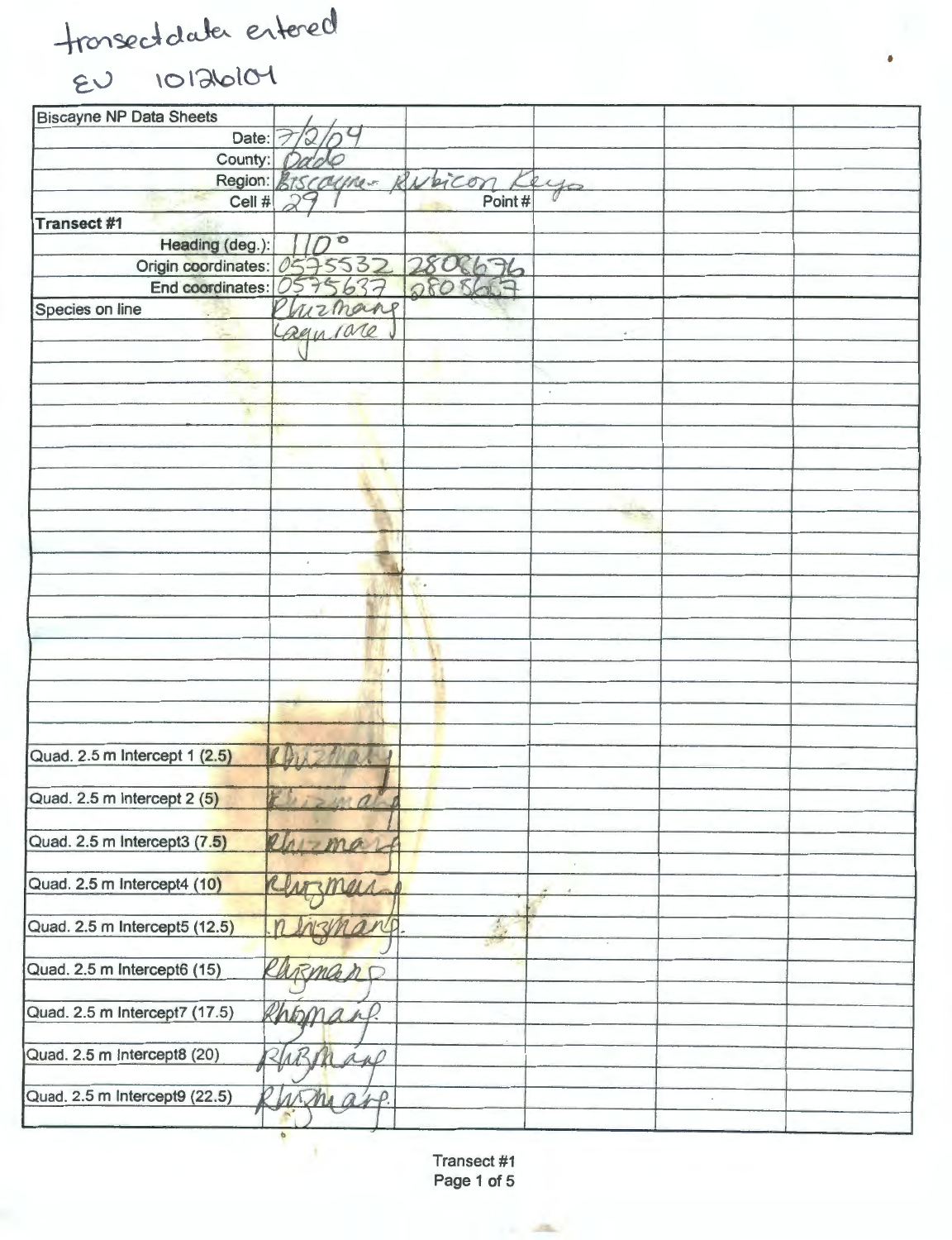| Quad. 2.5 m Intercept10 (25)   | Phoemane      |  |
|--------------------------------|---------------|--|
|                                |               |  |
| Quad. 2.5 m Intercept11 (27.5) | Rhomano       |  |
| Quad. 2.5 m Intercept12 (30)   | Diszmany      |  |
|                                |               |  |
| Quad. 2.5 m Intercept13 (32.5) | ensmay        |  |
|                                |               |  |
| Quad. 2.5 m Intercept14 (35)   | Chomane       |  |
| Quad. 2.5 m Intercept15 (37.5) | Rhizmary      |  |
|                                |               |  |
| Quad. 2.5 m Intercept16 (40)   | TW.<br>eneman |  |
|                                |               |  |
| Quad. 2.5 m Intercept17 (42.5) | Mamone        |  |
|                                |               |  |
| Quad. 2.5 m Intercept18 (45)   | Chimon        |  |
| Quad. 2.5 m Intercept19 (47.5) | Muzman        |  |
|                                |               |  |
| Quad. 2.5 m Intercept20 (50)   | Khimnay       |  |
|                                | $\mathbf{J}$  |  |
| Quad. 2.5 m Intercept21 (2.5)  | Chimano       |  |
| Quad. 2.5 m Intercept22 (5)    |               |  |
|                                | Misman        |  |
| Quad. 2.5 m Intercept23 (7.5)  | Chiznane      |  |
|                                |               |  |
| Quad. 2.5 m Intercept24 (10)   | Morman        |  |
|                                |               |  |
| Quad. 2.5 m Intercept25 (12.5) | enzman        |  |
| Quad. 2.5 m Intercept26 (15)   | Marznay       |  |
|                                |               |  |
| Quad. 2.5 m Intercept27 (17.5) | Chieman       |  |
|                                |               |  |
| Quad. 2.5 m Intercept28 (20)   | Razmare       |  |
| Quad. 2.5 m Intercept29 (22.5) |               |  |
|                                | Rhizmar       |  |
| Quad. 2.5 m Intercept30 (25)   | hizman        |  |
|                                |               |  |
| Quad. 2.5 m Intercept31 (27.5) | chismayre     |  |
|                                |               |  |
| Quad. 2.5 m Intercept32 (30)   | Myran         |  |
| Quad. 2.5 m Intercept33 (32.5) | venor         |  |
|                                |               |  |

Transect #1 Page 2 of 5

**State** 

 $\mathcal{L}$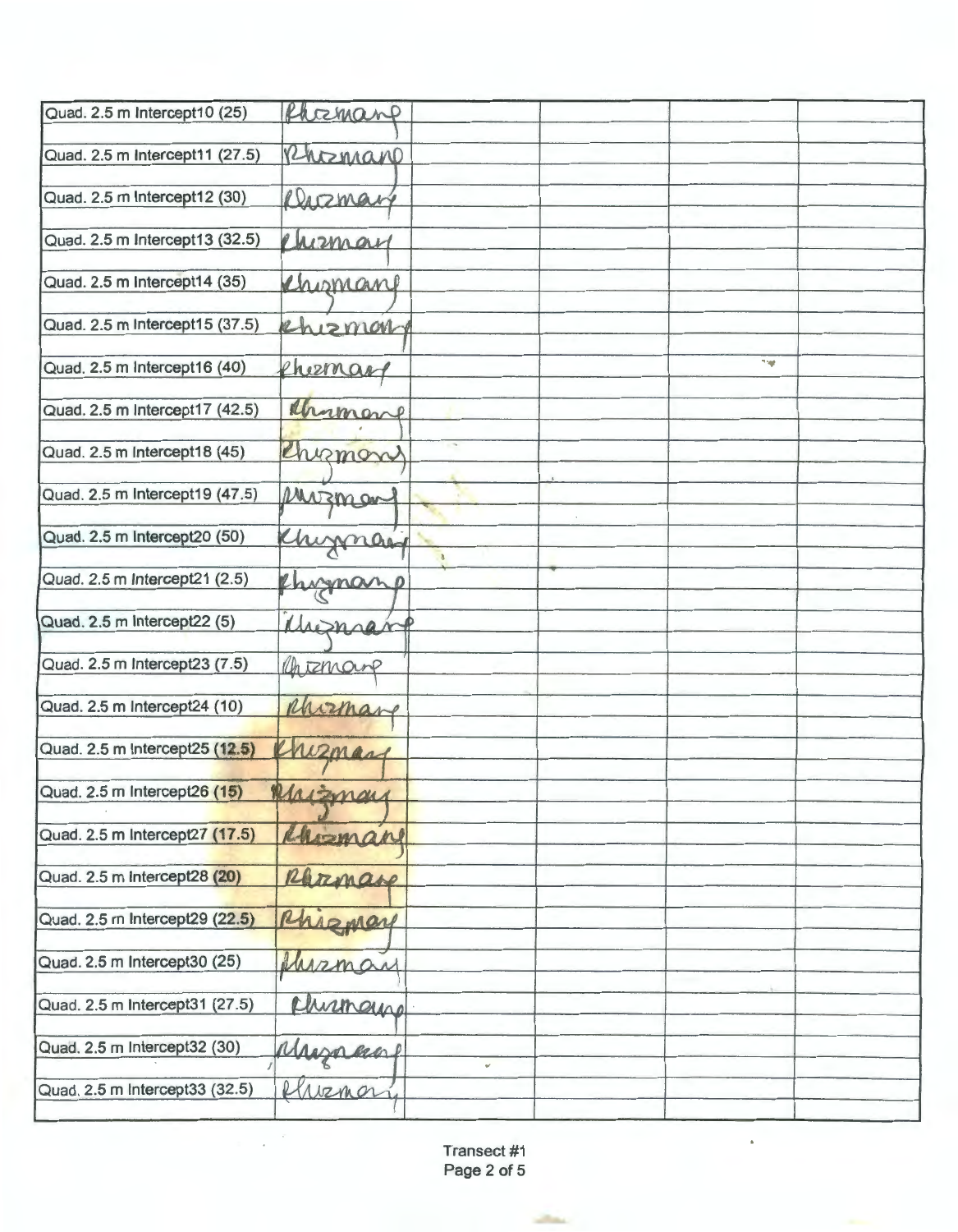| Quad. 2.5 m Intercept34 (35)   | Chirman                   |  |   |  |
|--------------------------------|---------------------------|--|---|--|
| Quad. 2.5 m Intercept35 (37.5) | man                       |  |   |  |
|                                | arevace                   |  |   |  |
| Quad. 2.5 m Intercept36 (40)   | Urznan                    |  |   |  |
|                                |                           |  |   |  |
| Quad. 2.5 m Intercept37 (42.5) | Chizman                   |  |   |  |
|                                |                           |  |   |  |
| Quad. 2.5 m Intercept38 (45)   | hw<br>ma<br>$\mathcal{F}$ |  |   |  |
|                                |                           |  |   |  |
| Quad. 2.5 m Intercept39 (47.5) | Rhingare                  |  |   |  |
|                                |                           |  |   |  |
| Quad. 2.5 m Intercept40 (50)   | chimago                   |  |   |  |
| Quad. 2.5 m Intercept41 (2.5)  | 13 mars                   |  |   |  |
|                                |                           |  |   |  |
| Quad. 2.5 m Intercept42 (5)    | Rusma                     |  |   |  |
|                                |                           |  |   |  |
| Quad. 2.5 m Intercept43 (7.5)  | mai                       |  |   |  |
|                                |                           |  |   |  |
| Quad. 2.5 m Intercept44 (10)   |                           |  |   |  |
|                                | emman                     |  |   |  |
| Quad. 2.5 m Intercept45 (12.5) |                           |  |   |  |
|                                | enning                    |  |   |  |
| Quad. 2.5 m Intercept46 (15)   |                           |  |   |  |
|                                | Rhynare                   |  |   |  |
|                                |                           |  |   |  |
| Quad. 2.5 m Intercept47 (17.5) | Khrzman                   |  |   |  |
|                                |                           |  | 6 |  |
| Quad. 2.5 m Intercept48 (20)   | many                      |  |   |  |
|                                |                           |  |   |  |
| Quad. 2.5 m Intercept49 (22.5) | Monar                     |  |   |  |
|                                | as ware                   |  |   |  |
| Quad. 2.5 m Intercept50 (25)   | Phil man                  |  |   |  |
|                                |                           |  |   |  |
| Quad. 2.5 m Intercept51 (27.5) | 711<br>mari               |  |   |  |
|                                |                           |  |   |  |
| Quad. 2.5 m Intercept52 (30)   | mo                        |  |   |  |
|                                |                           |  |   |  |
| Quad. 2.5 m Intercept53 (32.5) | wou                       |  |   |  |
|                                |                           |  |   |  |
| Quad. 2.5 m Intercept54 (35)   | <b>Com</b>                |  |   |  |
|                                |                           |  |   |  |
| Quad. 2.5 m Intercept55 (37.5) |                           |  |   |  |
|                                |                           |  |   |  |
| Quad. 2.5 m Intercept56 (40)   | naar                      |  |   |  |
|                                |                           |  |   |  |
| Quad. 2.5 m Intercept57 (42.5) |                           |  |   |  |
|                                |                           |  |   |  |
|                                |                           |  |   |  |

Transect #1 Page 3 of 5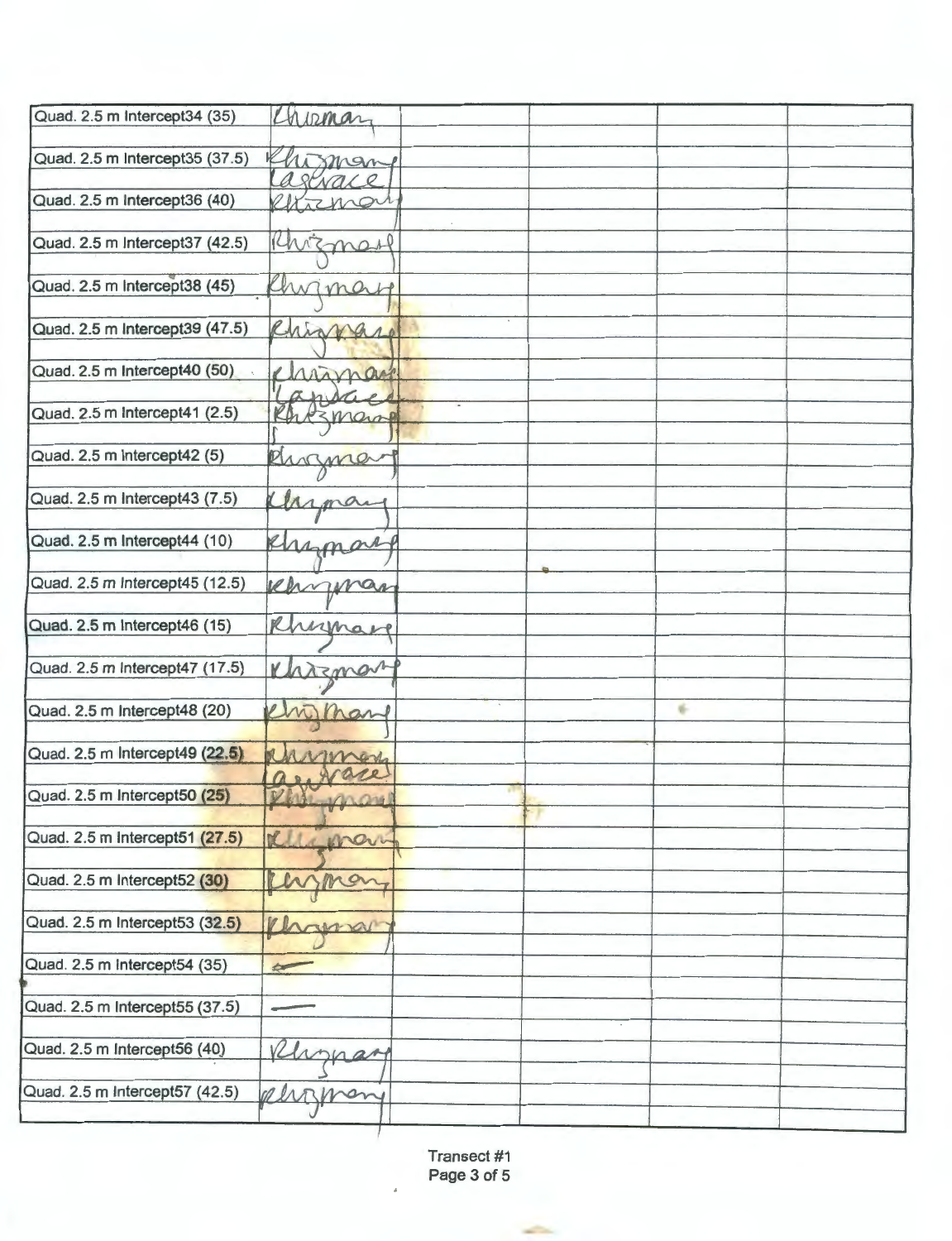| Quad. 2.5 m Intercept58 (45)   | Muznon      |  |  |
|--------------------------------|-------------|--|--|
|                                |             |  |  |
| Quad. 2.5 m Intercept59 (47.5) | Chizman     |  |  |
|                                |             |  |  |
| Quad. 2.5 m Intercept60 (50)   | Chomary     |  |  |
| Quad. 2.5 m Intercept61 (2.5)  |             |  |  |
|                                | Khirpery    |  |  |
| Quad. 2.5 m Intercept62 (5)    | Khizman     |  |  |
|                                |             |  |  |
| Quad. 2.5 m Intercept63 (7.5)  | Marmer      |  |  |
|                                |             |  |  |
| Quad. 2.5 m Intercept64 (10)   | Rhoman      |  |  |
|                                |             |  |  |
| Quad. 2.5 m Intercept65 (12.5) | Mrznan      |  |  |
|                                |             |  |  |
| Quad. 2.5 m Intercept66 (15)   | Untmen      |  |  |
| Quad. 2.5 m Intercept67 (17.5) |             |  |  |
|                                | Khzmany     |  |  |
| Quad. 2.5 m Intercept68 (20)   |             |  |  |
|                                | Restingning |  |  |
| Quad. 2.5 m Intercept69 (22.5) | Rhizmany    |  |  |
|                                |             |  |  |
| Quad. 2.5 m Intercept70 (25)   | many        |  |  |
|                                |             |  |  |
| Quad. 2.5 m Intercept71 (27.5) |             |  |  |
|                                |             |  |  |
| Quad. 2.5 m Intercept72 (30)   |             |  |  |
| Quad. 2.5 m Intercept73 (32.5) |             |  |  |
|                                |             |  |  |
| Quad. 2.5 m Intercept74 (35)   |             |  |  |
|                                |             |  |  |
| Quad. 2.5 m Intercept75 (37.5) |             |  |  |
|                                |             |  |  |
| Quad. 2.5 m Intercept76 (40)   |             |  |  |
|                                |             |  |  |
| Quad. 2.5 m Intercept77 (42.5) |             |  |  |
| Quad. 2.5 m Intercept78 (45)   |             |  |  |
|                                |             |  |  |
| Quad. 2.5 m Intercept79 (47.5) |             |  |  |
|                                |             |  |  |
| Quad. 2.5 m Intercept80 (50)   |             |  |  |
|                                |             |  |  |
| Quad. 2.5 m Intercept81 (2.5)  |             |  |  |
|                                |             |  |  |

Transect #1 Page 4 of 5